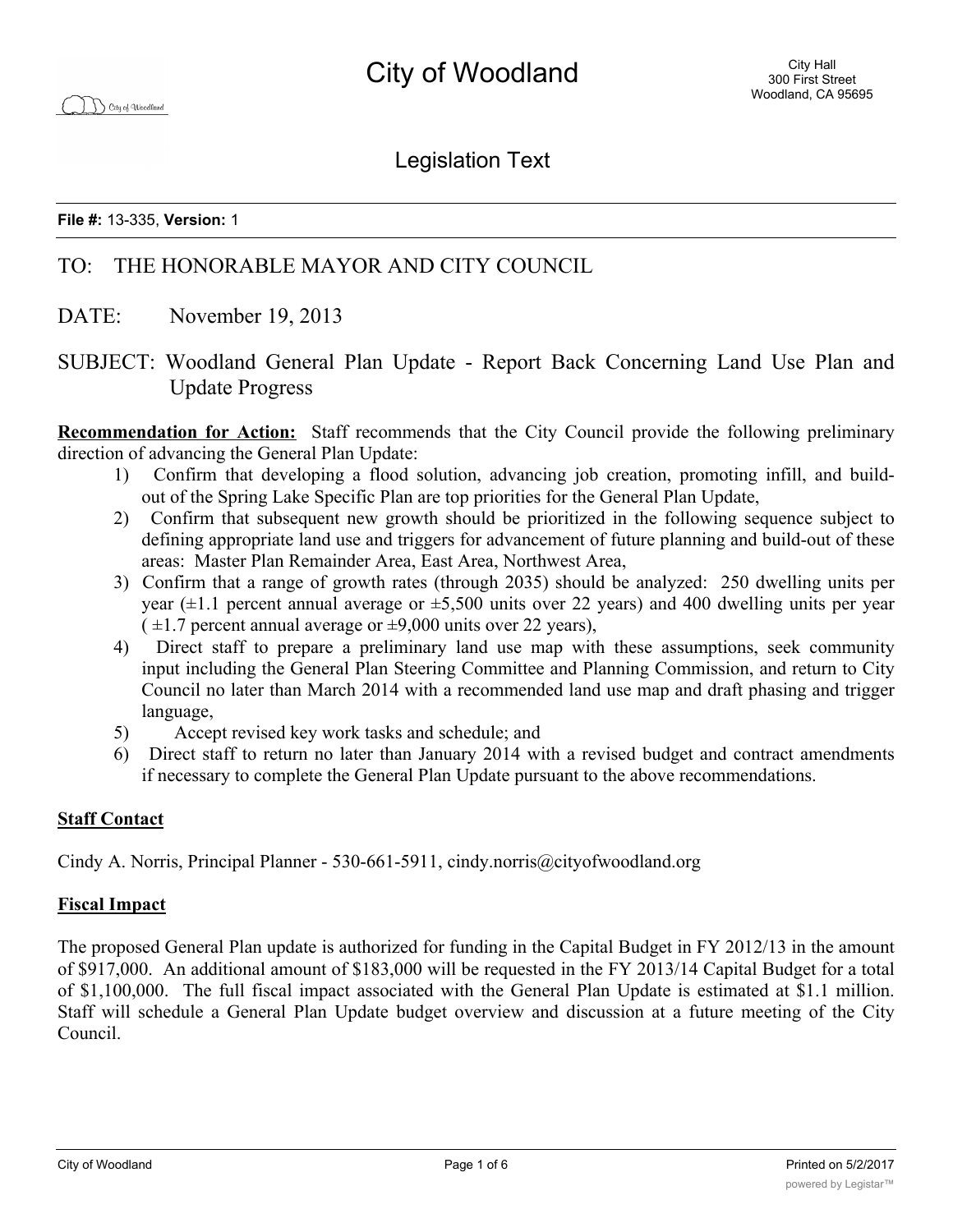## **Background**

On October 15, 2013 the City Council held a workshop on the General Plan update at which time staff requested direction relative to growth assumptions and land use scenarios. The City Council directed that staff incorporate a flood solution into the land use assumptions, use a 1.7 percent growth rate, incorporate the City's 900 acres in the East Area, recommend possible priorities and phasing for consideration in future analysis, and return with an updated schedule and work plan. The Council indicated that they desire to have a plan that allows a degree of flexibility and responsiveness to the market, provides a sound fiscal and economic base, and enhances quality of life features for existing and future development.

## **Discussion**

#### *Phasing and Sequencing*

At the October 15 meeting the Council confirmed their desire to honor commitments that have been made, through prior General Plan and Specific Plan efforts, to the Spring Lake Plan and Spring Lake Master Plan Remainder areas. An additional key priority voiced was the encouragement of infill development within current city boundaries. Further, the Council requested that staff incorporate possible additional growth areas for consideration, utilizing phasing or trigger points.

Phasing or trigger options can be applied to future growth in such a manner as to ensure support of multiple community goals. These goals will be varied and may include considerations such as job creation, economic development, advancement of rail relocation, reduction of vehicle miles traveled, and maximum utilization of existing community facilities (including schools) and services. The plan may specify what growth options would be considered once a comprehensive flood solution is achieved.

For example, while providing support to key growth areas to the south, the General Plan should provide flexibility for alternative development areas should development in the south not advance. A trigger policy statement could be provided to outline the concept that if after either a substantial amount of growth is reached in Spring Lake or after a specified time frame, development would be allowed in another growth area, as long as key criteria, such as implementation of a flood solution, has been achieved.

Staff has attempted to describe possible phasing of growth areas in *Attachment 1* (A -- Approximate Phasing for General Plan Growth Areas, and B -- Preliminary Growth Phasing Map). This information illustrates the continued priority of development areas such as Spring Lake and downtown infill, while identifying approximate time frames for additional development areas to be considered. As shown in the attachment, the Spring Lake Master Plan Remainder area is identified as being the first phase of "new" development within the time frame of 2015 through 2025. New growth areas to the east and northwest would be deferred until the Master Plan Remainder Area had an opportunity to build-out.

This Attachment outlines growth assumptions in increments as follows:

Present to 2025 -- In the first phase or decade, the following assumptions would be made:

- Infill and revitalization throughout the City will continue
- Spring Lake area will be assumed to build-out pursuant to the existing specific plan
- Existing land uses in the northwestern area may develop as currently designated, aided by a new design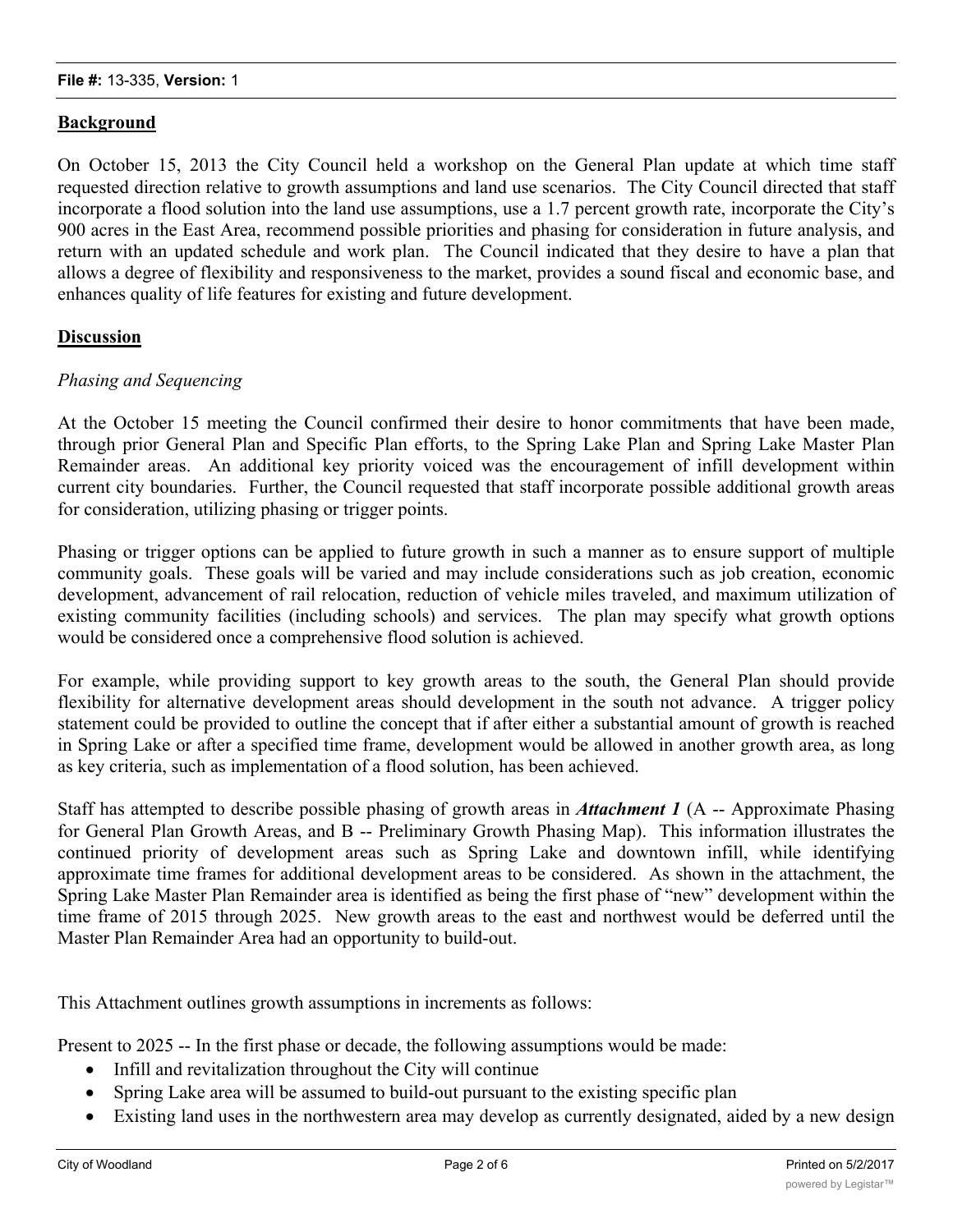overlay to be established to highlight the area around the freeway interchange as an important gateway into the City

- MPRA master planning will commence and be assumed to partially develop
- · Annexation and tax sharing will be completed for Gateway II, the Woodland Commerce center, and the City's 22-acre property
- Flood control solution will be identified and substantially or completely implemented
- · Rail relocation will be identified and substantially or completely implemented
- An analysis of the type and rate of growth over the decade will be performed and used to inform master planning for the next decade

2025 to 2035 - In the second phase, the following assumptions would be made:

- East Area master planning will commence and be assumed to partially develop
- East Street Corridor Plan is updated to incorporate the vacated rail right-of-way
- · Industrial area will be assumed to develop/redevelop based on the attainment of flood control
- Infill and revitalization throughout the City will continue
- · An analysis of the type and rate of growth over the decade will be performed and used to inform subsequent master planning and the next General Plan Update

Post 2035 - In this third phase, which would be implemented through a subsequent General Plan Update, the following assumptions would be made:

- Northwest Area master planning will commence and be assumed to partially develop
- Infill and revitalization throughout the City will continue

The second phase (2025-2035) directs growth to the East Area which does not require annexation and allows for investments in flood control and rail relocation to be capitalized. The land to the east is the closest physically to the sewer plant for ease of service and contain soils that are less valuable for agricultural purposes. Growth in this direction was identified as the "environmentally superior" alternative in the 1996 General Plan EIR. Furthermore, the east area may play a strategic role in the resolution of a number of issues of community importance such as the attainment of flood control and the relocation of rail.

The northwest area is primarily outside the existing city limits and contains valuable agricultural soils. Development other than currently designated in the General Plan is presumed most likely to occur no sooner than post-2035, outside of the horizon year of the subject General Plan Update.

The table identifies the use of a Specific Plan (SP) designation to reflect an intent to develop, but allows for deferral until later phases the process of determining the best type of specific development for the land. However, for the Master Plan Remainder Area and the East Area, the General Plan EIR would include assumptions for some amount of growth as part of the "cumulative" development analysis. For the northwest area, build-out of existing land uses would be assumed for the cumulative analysis.

#### *Growth Rate*

The Council has indicated that a long term plan which allows flexibility to consider growth in such a way as to provide options for the city's future is preferred. It is acknowledged that there are many possible methodologies and options by which a possible growth scenario may be framed. These options are dependent upon multiple factors, some of which are difficult to predict. On October 15, 2013, the City Council provided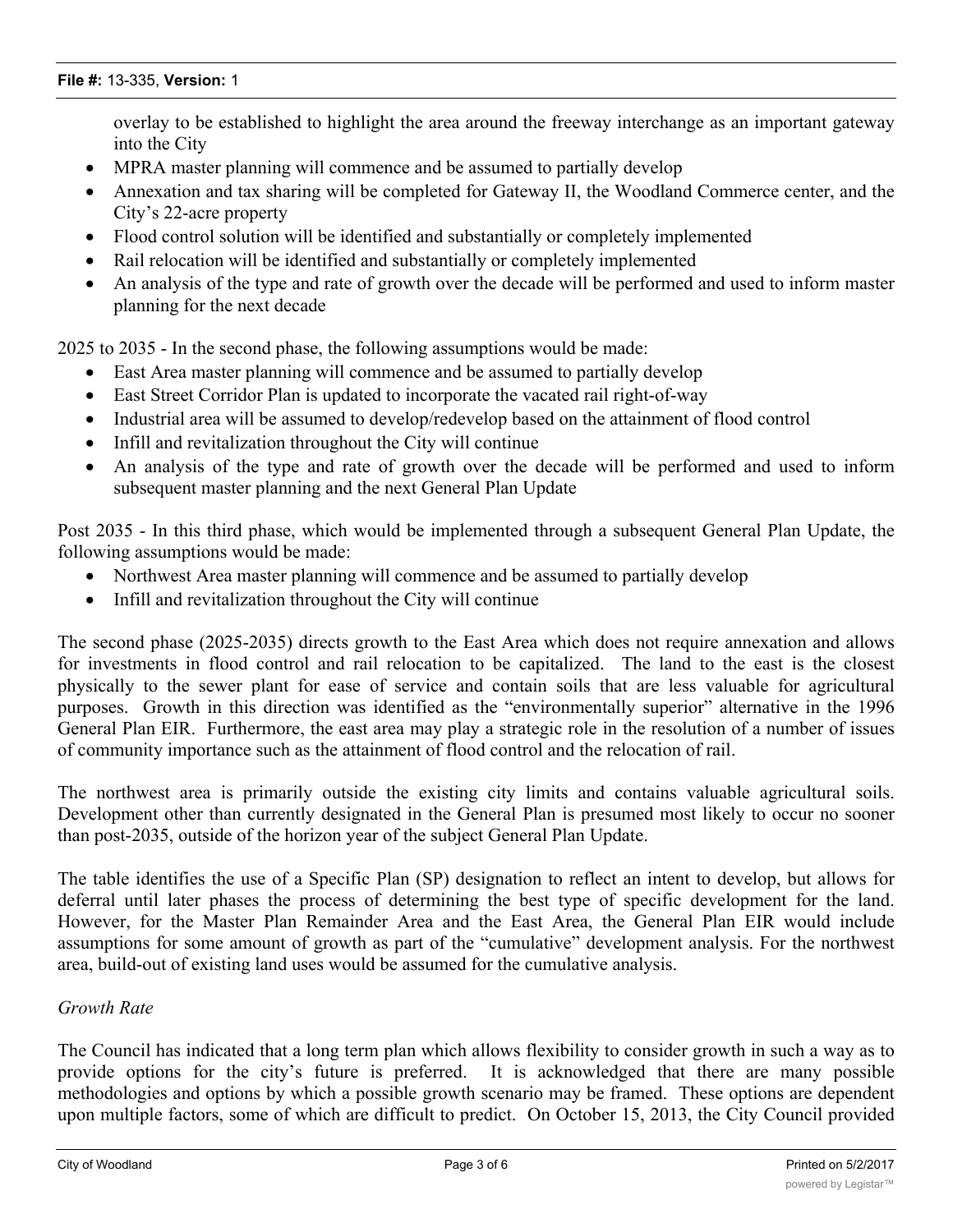direction to use a 1.7 percent annual growth rate.

Since the October 15 Council meeting there has been considerable discussion in the community about alternative growth rates and their implications for residential development. Staff has prepared a response to specific questions received concerning growth and related development implications in *Attachment 2.* As of January 1, 2013, Woodland's estimated population was 56,908 and estimated housing units were 19,964. The following provides rough approximations of residential growth associated with different assumed rates of growth rates over the 22-year period from 2014 through 2035.

| <b>Rate of Growth (pop)</b> | # of Dwelling Units | Units per Year Average |
|-----------------------------|---------------------|------------------------|
| $0.8\%$                     | $4,000$ units       | $\approx$ 180/yr       |
| $11\%$                      | $5,500$ units       | $\approx$ 250/yr       |
| $1.7\%$                     | $9,000$ units       | $\approx$ 400/yr       |
| $1.9\%$                     | $10,000$ units      | $\approx$ 450/yr       |

For context, the City's historic rate of population growth at key points has been as follows:

| Period        | Ave Annual Rate of Growth (pop) Average Annual Units |                 |
|---------------|------------------------------------------------------|-----------------|
| $2010 - 2012$ | $0.9\%$                                              | 87/yr           |
| $2005 - 2009$ | $1.1\%$                                              | $274/\text{yr}$ |
| $2000 - 2004$ | $1.4\%$                                              | 261/yr          |
| 1995 - 1999   | $2.2\%$                                              | $276/\text{yr}$ |
| 1990 - 1995   | $2.1\%$                                              | 158/yr          |

#### *Analysis*

In order to bracket the upcoming discussion and provide more information for Council and the public to consider, staff is recommending preliminary analysis of two rates of growth - 5,500 units through 2035 and 9,000 units through 2035. The first would provide an analysis of "projected absorption" over the 22 year plan horizon. The second, as directed by Council, would provide an analysis of "maximum growth" over the same period. This range of analysis will provide the basis for Council and the community to further assess important policy issues, including infill incentives, infrastructure capacity and service levels, density and intensity of development, and precise language for triggers and phasing.

After preparation of this analysis and a period of community outreach (see discussion of schedule below), staff proposes to return to Council with a preliminary land use plan, yield tables (to show how development would result from different growth rates), phasing and trigger language, and any additional alternatives that emerge from the community outreach efforts. Following that point, the consultant team will undergo testing of the map in topical areas necessary to begin to frame out key policies and plan text. In response to the Council's October 15<sup>th</sup> direction, these areas would be more focused in scope and would likely include infrastructure, fiscal/economics, and traffic.

#### *Revised Schedule and Tasks*

Mid November 2013 Council concurrence on interim assumptions for analysis

December 2013 Prepare preliminary land use plan - uses and sequencing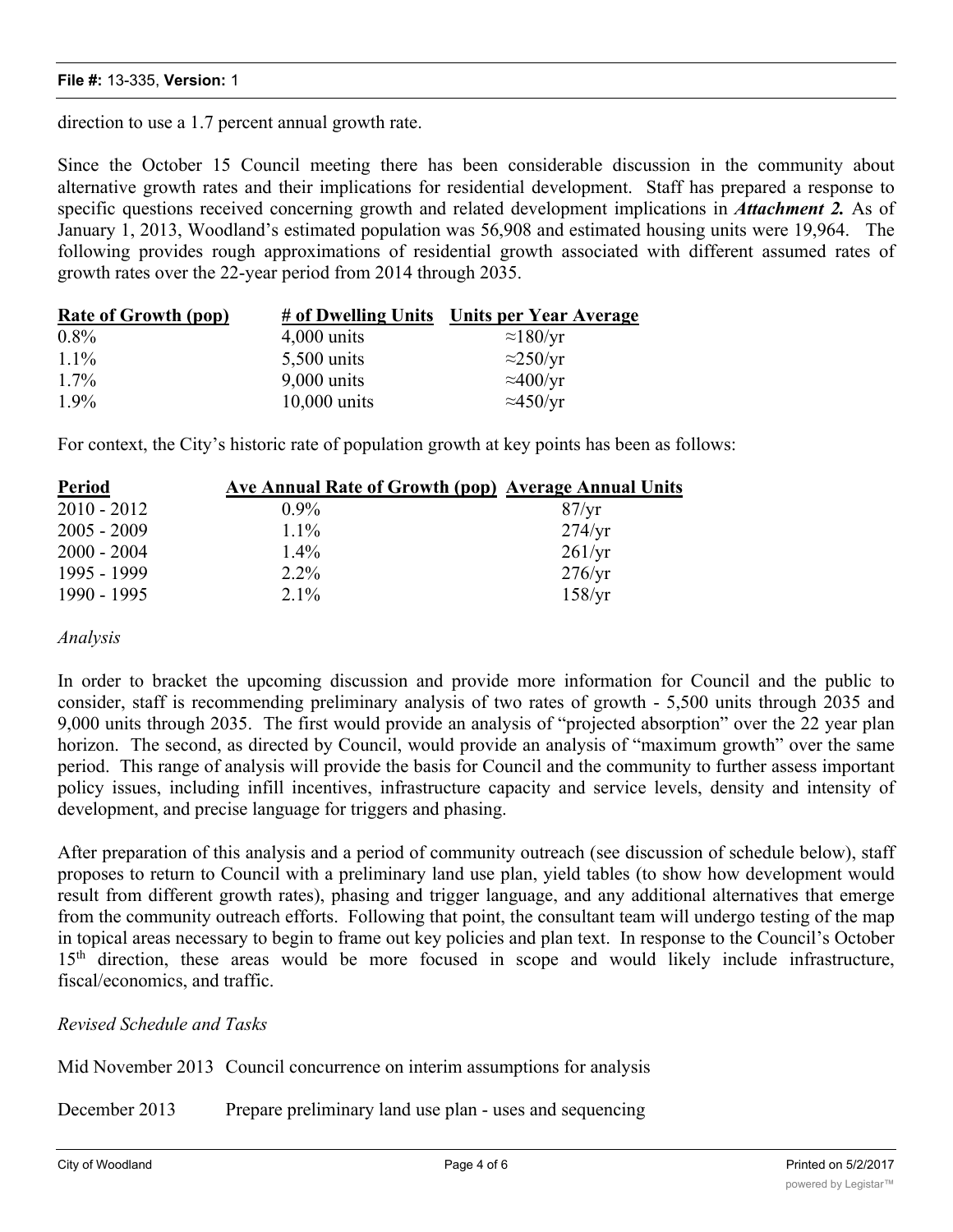|                       | Jan -- Feb 2014 Community outreach on land use, phasing, and rate of growth, (Steering Committee,<br>property owners, community workshop, Planning Commission).<br>Input on<br>development of land use map and key policies. |
|-----------------------|------------------------------------------------------------------------------------------------------------------------------------------------------------------------------------------------------------------------------|
|                       | March 2014 Prepare land use map, yield tables, initial phasing and trigger language, and other public<br>alternatives. Return to Council for confirmation.                                                                   |
|                       | Feb -- April 2014 Preliminary Testing - identify key information necessary to move forward with process<br>(infrastructure, fiscal/economic, traffic, etc.)                                                                  |
|                       | April - May 2014 Steering Committee and Planning Commission for input on specific key issues if<br>necessary.                                                                                                                |
| March - June 2014     | Write Draft General Plan and CAP                                                                                                                                                                                             |
| June - July $2014$    | Community Outreach on the Draft General Plan and CAP                                                                                                                                                                         |
| August - October 2014 | Prepare Draft EIR; complete all necessary technical analysis                                                                                                                                                                 |
| Nov - Dec 2014        | Community outreach on Draft EIR, Draft General Plan, and CAP                                                                                                                                                                 |
| Jan - Feb 2015        | Prepare Response to Comments                                                                                                                                                                                                 |
| Mar - Apr 2015        | Hearings and adoption (Final EIR, General Plan, CAP)                                                                                                                                                                         |

# **Conclusion**

Staff recommends that the City Council provide the following preliminary direction of advancing the General Plan Update:

- 1) Confirm that developing a flood solution, advancing job creation, promoting infill, and build-out of the Spring Lake Specific Plan are top priorities for the General Plan Update,
- 2) Confirm that subsequent new growth should be prioritized in the following sequence subject to defining appropriate land use and triggers for advancement of future planning and build-out of these areas: Master Plan Remainder Area, East Area, Northwest Area,
- 3) Confirm that a range of growth rates (through 2035) should be analyzed: 250 dwelling units per year  $(\pm 1.1$  percent annual average or  $\pm 5,500$  units over 22 years) and 400 dwelling units per year ( $\pm 1.7$ ) percent annual average or  $\pm$ 9,000 units over 22 years).
- 4) Direct staff to prepare a preliminary land use map with these assumptions, seek community input including the General Plan Steering Committee and Planning Commission, and return to City Council no later than March 2014 with a recommended land use map and draft phasing and trigger language,
- 5) Accept revised key work tasks and schedule; and
- 6) Direct staff to return no later than January 2014 with a revised budget and contract amendments if necessary to complete the General Plan Update pursuant to the above recommendations.